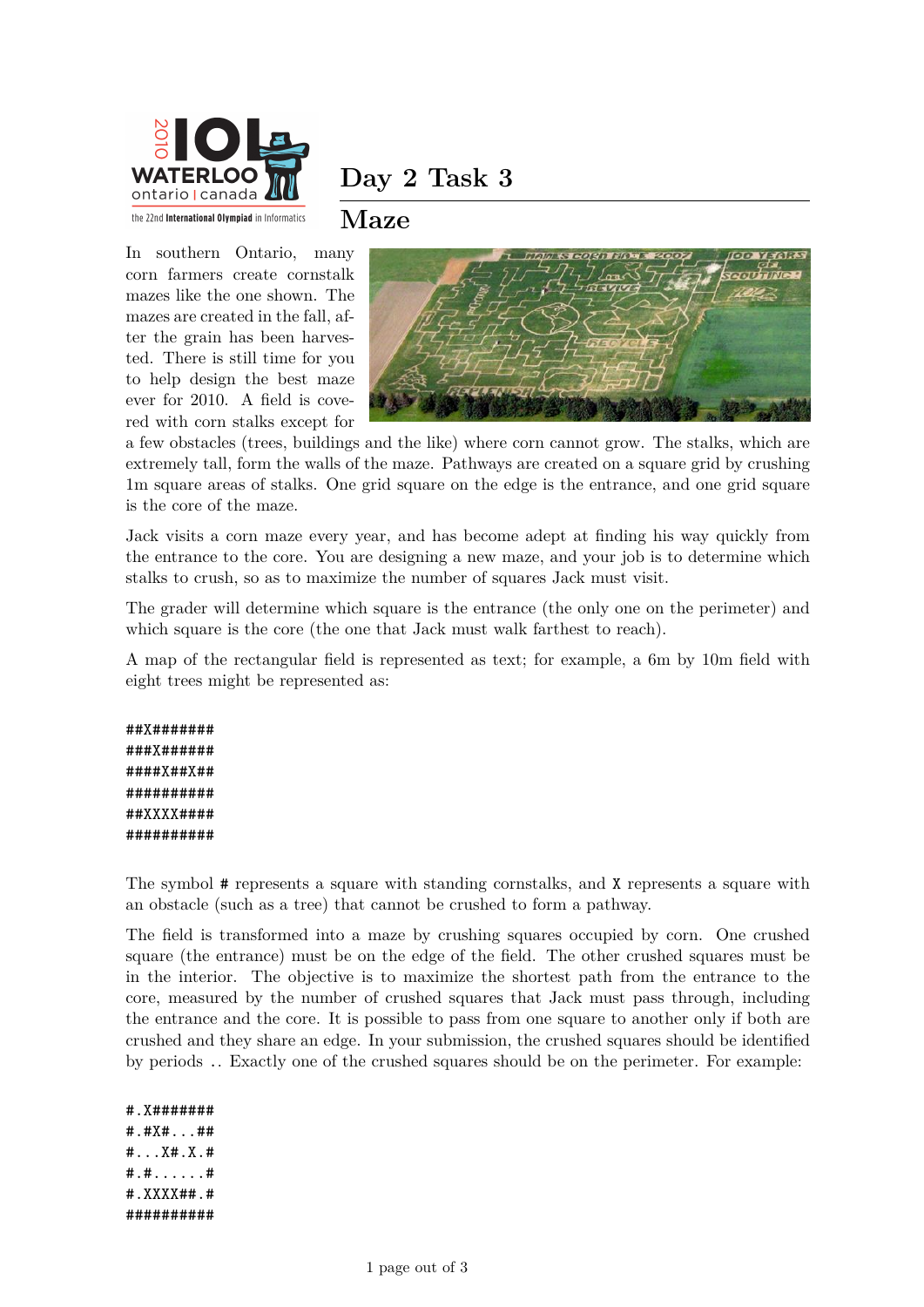

**Day 2 Task 3**

## **Maze**

Below, for illustration purposes only, we mark the entrance E, the core C and remainder of the path using +. The path length is 12.

#### #EX####### #+#X#C+.##

#+++X#+X.# #.#++++..# #.XXXX##.# ##########

The folder /home/ioi2010-contestant/maze contains several text files named field1.txt field2.txt etc. containing maps of cornfields. You are to copy them to files named maze1.txt maze2.txt etc., and transform them into valid mazes by replacing some of the # symbols by periods.

*Note: the Grading Server Public Test will award 1 point per subtask for any valid solution (regardless of the path length). The Grading Server Release Test will award the remaining points. The total score for the task will be rounded to the nearest integer between 0 and 110.*

**1 Subtask [up to 11 points].** The field described above (of size 6x10) may be found in the file field1.txt. Create a maze for this field named maze1.txt that has a shortest path from the entrance to the core with length *P*. Your score for this subtask will be  $min(11, 10^{P/20})$ . Note that the sample solution scores 3.98 points.

**2 Subtask [up to 11 points].** The file field 2.txt represents a field of size 100x100. Create a maze for this field named maze2.txt that has a shortest path from the entrance to the core of length *P*. Your score for this subtask will be  $min(11, 10^{P/4000})$ .

**3 Subtask [up to 11 points].** The file field3.txt represents a field of size 100x100. Create a maze for this field named maze3.txt that has a shortest path from the entrance to the core of length *P*. Your score for this subtask will be  $min(11, 10^{P/4000})$ .

**4 Subtask [up to 11 points].** The file field4.txt represents a field of size 100x100. Create a maze for this field named maze4.txt that has a shortest path from the entrance to the core of length *P*. Your score for this subtask will be  $min(11, 10^{P/4000})$ .

**5 Subtask (up to 11 points).** The file field5.txt represents a field of size 100x100. Create a maze for this field named maze5.txt that has a shortest path from the entrance to the core of length *P*. Your score for this subtask will be *min*(11*,* 10*P/*5000).

**6 Subtask [up to 11 points].** The file field6.txt represents a field of size 11x11. Create a maze for this field named maze6.txt that has a shortest path from the entrance to the core of length *P*. Your score for this subtask will be  $min(11, 10^{P/54})$ .

**7 Subtask [up to 11 points].** The file field7.txt represents a field of size 20x20. Create a maze for this field named maze7.txt that has a shortest path from the entrance to the core